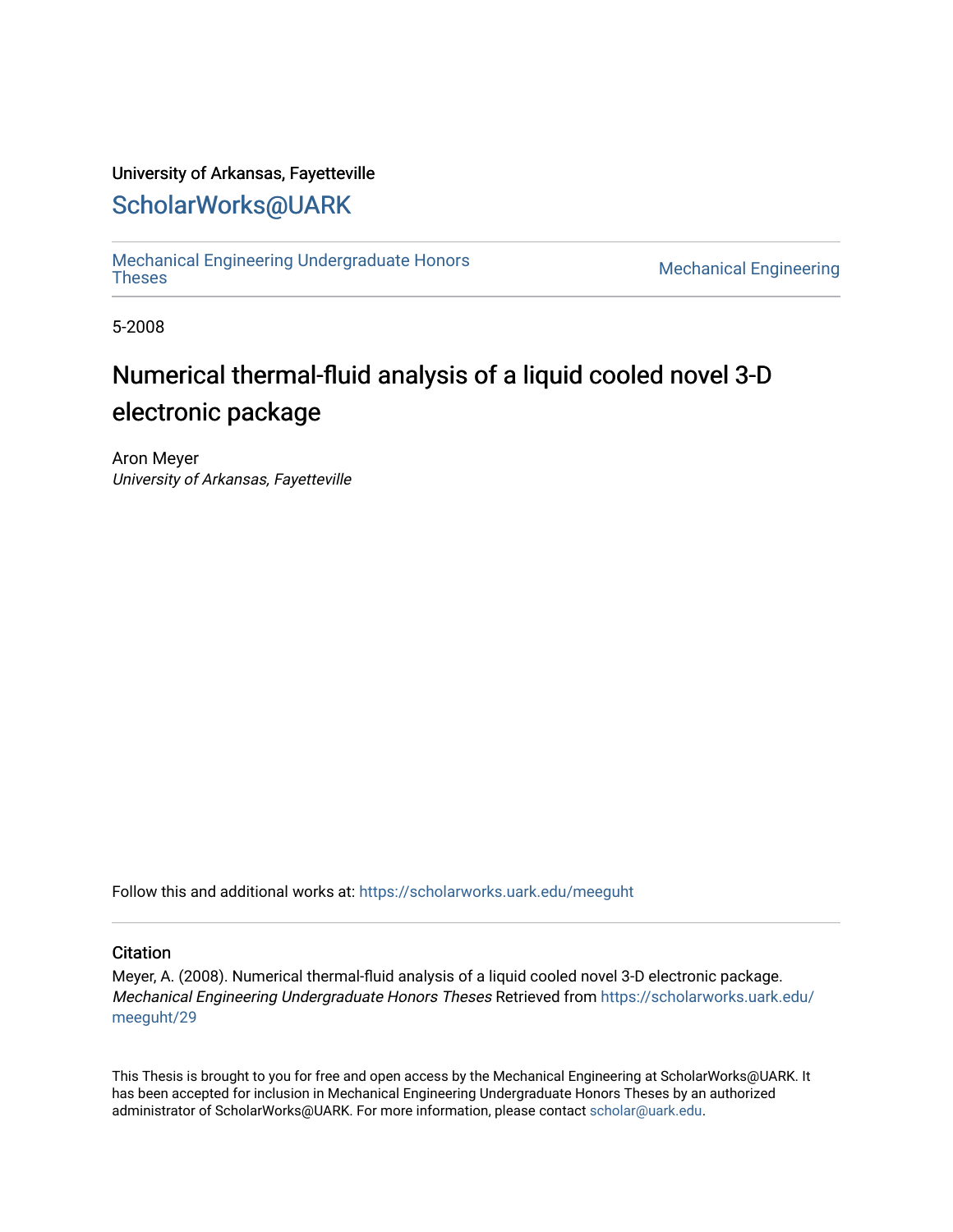## **Numerical Thermal-Fluid Analysis of a Liquid Cooled Novel 3-D Electronic Package**

A thesis submitted in partial fulfillment of the requirements of the

Mechanical Engineering Honors Program

By: Aron Meyer

Advisor: Dr. Gordon

May 2008

University of Arkansas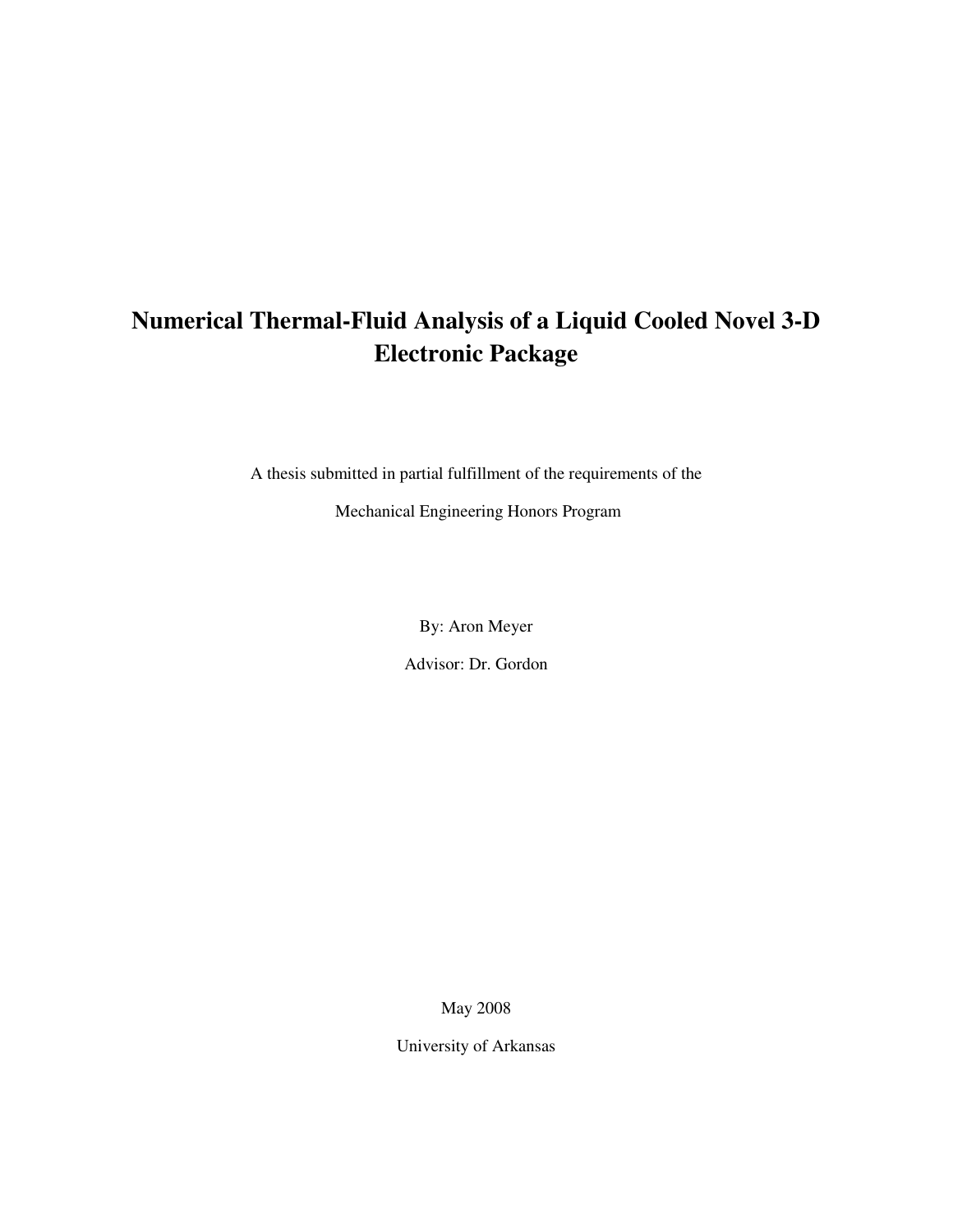#### **Abstract**

The need for smaller and more powerful processors has become more and more important in recent times. This need is nowhere more evident than in the military where the ability to process large amounts of data quickly and accurately can save lives. So the University of Arkansas has been researching a new chip design, the 3-D stack-up thru-silicon via chip. This has several benefits over the traditional chip designs, but comes at the price of having more heat to be dissipated. Due to the need to dissipate up to 20 watts per wafer a liquid cooling system was used with C8F18. This project was to cover this topic by modeling the fluid-thermal characteristics for both a 1 mm x 1 mm chip and a 1 cm x 1 cm chip using software provided. The different models were examined, though the 1 cm x 1 cm was not able to be examined as thoroughly as wanted due to the computers available unable to handle the models. There were also certain standards that the chip was expected to be able to perform at, but for the scenarios examined the chip was not able to perform as wanted for the scenario modeled.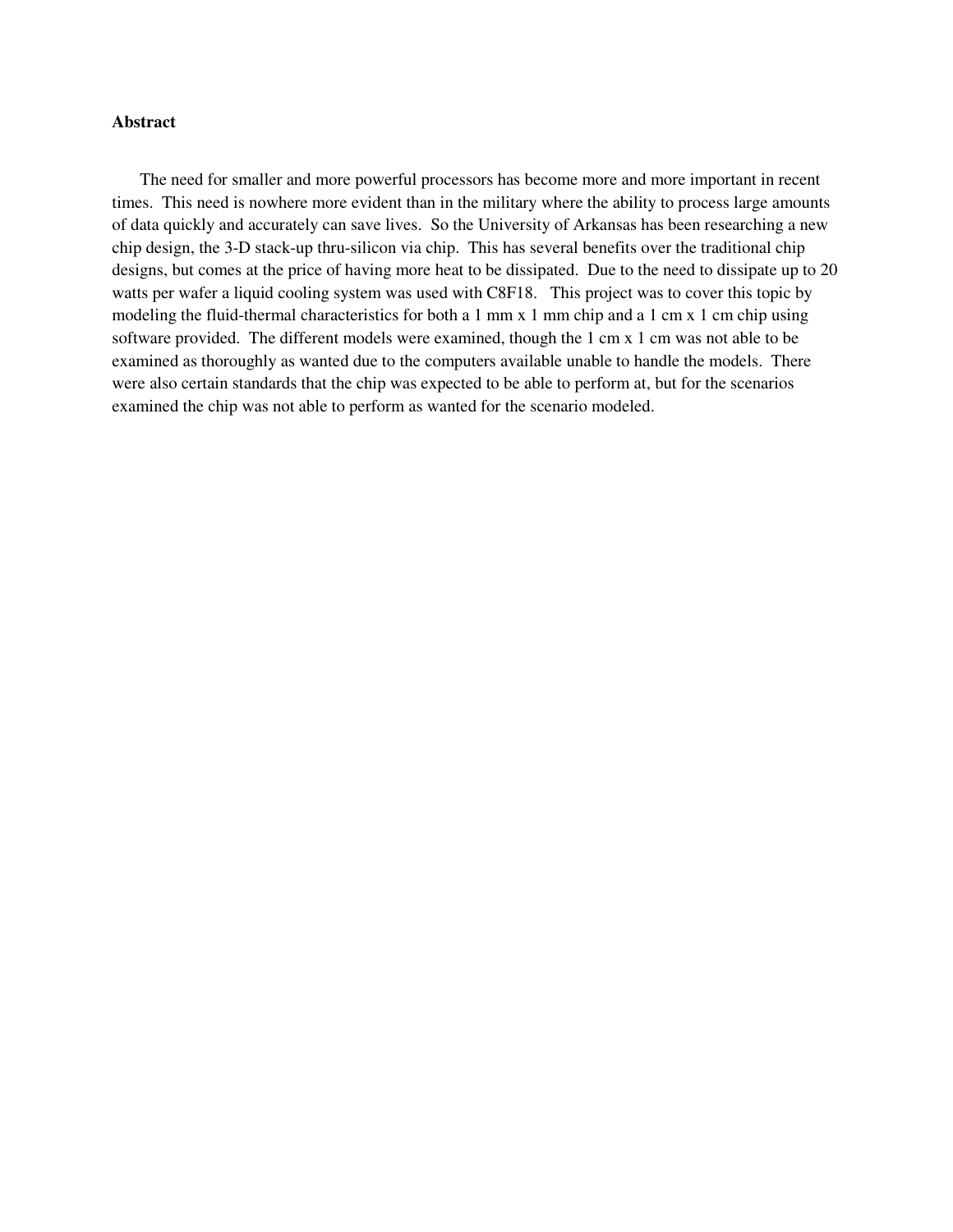### **Table of Contents**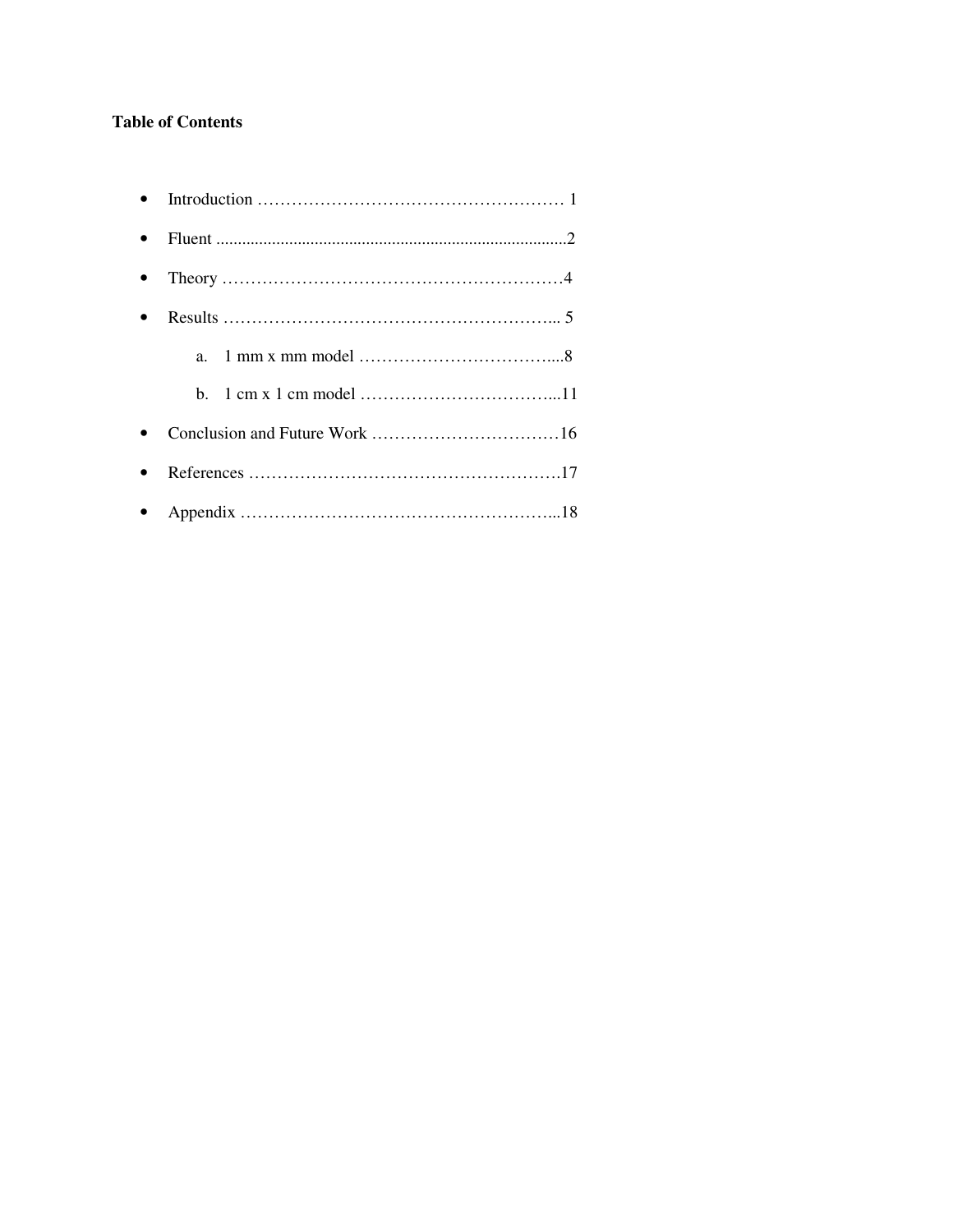#### **Introduction**

 In recent years it has become more and more important to be able to process data faster using smaller devices. For the military this ability to analyze large amounts of data and get results is of the highest priority. The creation of smaller and smaller chips allows for better processing, but there are still limits as to how far this can go. The traditional computer could be considered a 2-D chip since it is only placed on the circuit board on the same plane and there is only so much room on the boards. So, there has begun to be research on how to stack these wafers on top of one of another and have connections between layers. This allows for a higher chip density, reduced power consumption, and wafers of different materials can be used. The cooling system for these stack-up chips would be liquid cooled using a common electronics coolant, C8F18.

 The University of Arkansas has been doing research on the thru-silicon via design. This is where the interconnections between wafers (posts) are spread out between the wafers and not just at the edges, allowing for shorter distances for the signals between layers to be sent. A cutaway of a three wafer chip can be seen in Figure 1. The fluid would flow between the wafers. Most of the previous research on this dealt with stresses during manufacture and use, with some rough hand calculations done on the thermalfluid properties. The thermal and fluid properties for the 3-D stack-up chip are very important since its increase in chip density also increases the amount of heat that needs to be dissipated. The chip has a temperature limitation of 100 °C. If this limit is exceeded anywhere on the wafer, then the chip could be damaged or destroyed. The overall goal for the chip would be four wafers with a pressure drop of 2 to 3 psi and that each wafer would be able to dissipate 20 watts for a total of 80 watts.



#### Figure 1 - Side View

 Due to the complexity of the geometry involved, accurate hand calculations would be impossible to do, so Fluent was used to model the properties of the 3-D stack-up chip. The different characteristics of the chips were changed and the results were graphed. The characteristics that were changed were the: pitch of the post, diameter of the post, height of the post, pressure drop, and heat flux.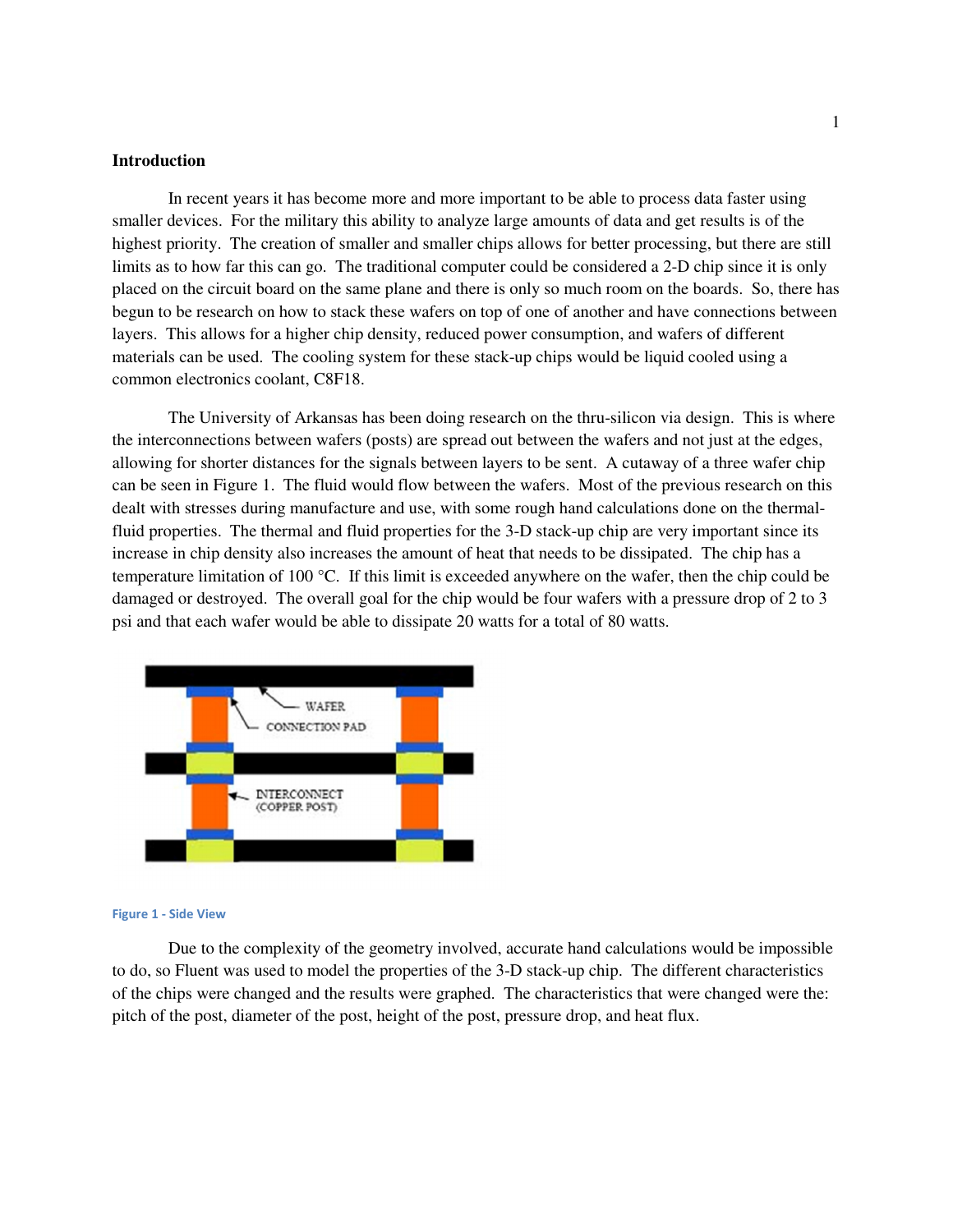#### **Fluent**

 Fluent is a computational fluid dynamics (CFD) program and is one of the top programs for CFD. The Fluent program has many applications and is used in all fields of engineering. This program uses the Navier-Stokes equations to model the fluid. This analysis requires the use of numerical methods and algorithms to analyze situations of fluid flow or heat transfer and it has only been with the advent of the computer that these kinds of simulations have been able to be solved due to the complexity of the problems.

 For the use of Fluent in this research it was determined it would be best to start out with a chip size than the 1 cm x 1 cm chip since these would take less time to make and Fluent would be able to arrive at a solution faster. For the Fluent analysis, the first model was a simpler 1 mm x 1mm chip and a single layer was used. The top layer was modeled because the top wafer only had one side in which contact with the fluid was made and so more heat had to be dissipated into the fluid from that side. The wafers in which the fluid would flow along both the top and bottom sides had the assumption that half of the heat would be dissipated each way. The boundary conditions were setup so that there were three sets of walls. These were the top, bottom, and sides, since each would have its own boundary conditions. The wall thickness of the top and bottom walls was set at 1 mm. The heat flux in the bottom was always set so that it was half of the top. The inlet was a pressure inlet and the outlet was a pressure outlet. The pressure inlet allowed for the flow to be fully formed at the inlet. The mesh used was a detailed as it could get without it making the processing time unreasonably long or too detailed for the computers available to handle. The usual number of nodes used in the meshing was 22,500 for the top and bottom and 3,750 for the sides of the chip.

There was a base case set created for the 1 mm x 1 mm simulation. The base case had a height of 30 µm, post diameter of 40 µm, and pitch of 200 µm. The pressure for the inlet was 5 psi and for the outlet 3 psi which created a pressure drop of two across the chip. The inlet temperature for the chip was 40 °C and the heat flux of the top was 200,000 w/m<sup>2</sup>. To get better results the residuals were lowered to  $1x10^{-5}$  and the energy residual was kept the same at  $1x10^{-6}$ . To raise the residuals any higher would have been less productive since it only caused less than a 1% change in results, but would increase the computational time dramatically. A sample model of a 1 mm x 1 mm with a pitch of 200  $\mu$ m can be seen in Figure 2. The figure shows a view as if you were looking down on to it. The closest side, at the bottom, is the inlet and the side opposite is the outlet. The cylinder shapes that are scattered throughout the rectangular volume are the posts. All of the lines that are present in the figure make up the mesh that would be used to solve the problem. The side meshes blend together because of the view angle but the mesh for the top and bottom can be seen.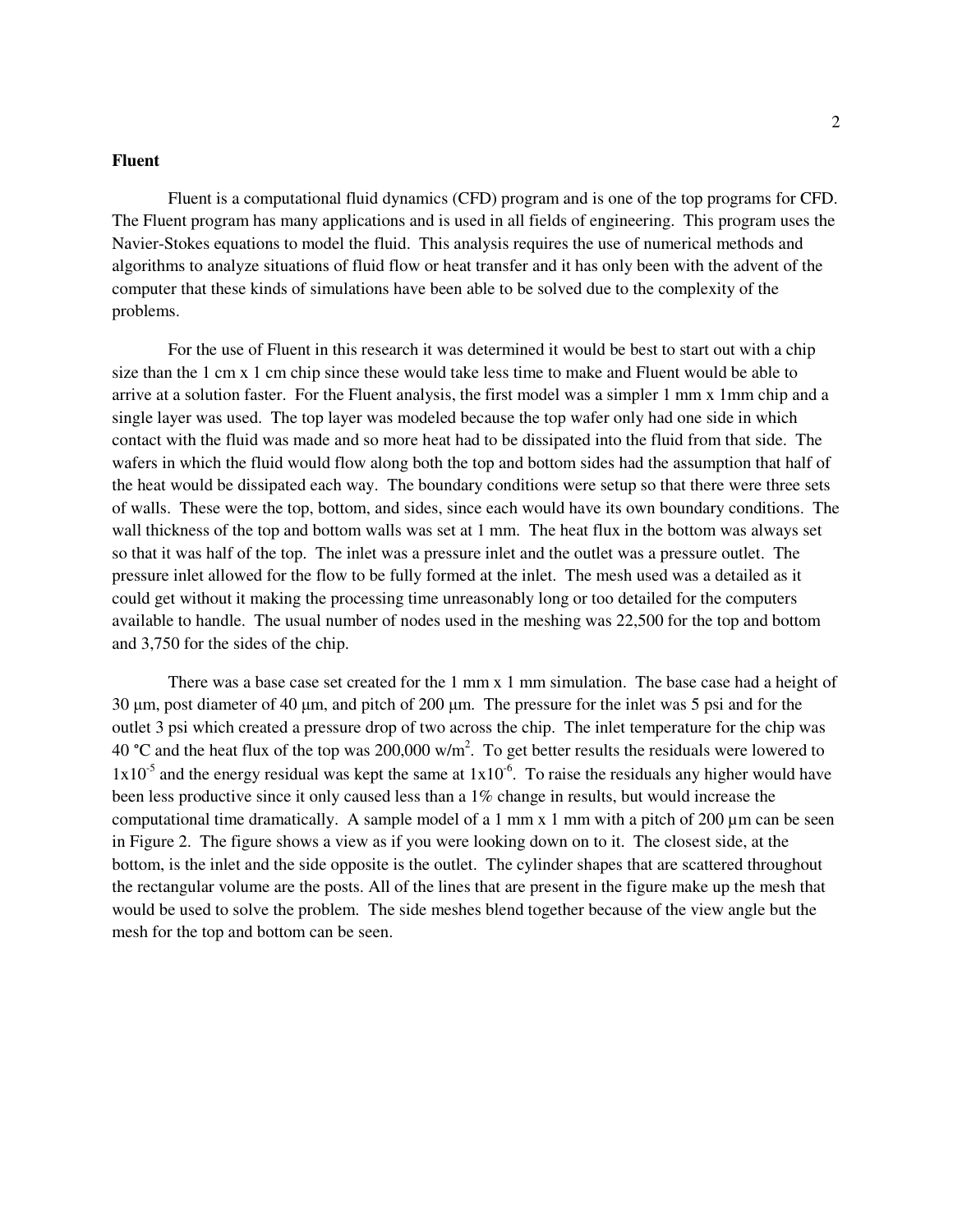

#### Figure 2 - Sample Mesh

Once all necessary models were run and analyzed, the 1 cm x 1 cm was simulated. These models were basically the same as the models for the 1 mm x 1 mm and were built the same way. The only major difference was in that the pitch was much greater. Modeling over a one hundred posts proved to be problematic for the computers available so the largest number of posts examined was only sixty four posts. The target pitch had been either 200 µm or 100 µm, but these would have caused a post count of 2,500 posts and 10,000 posts, respectively, which was too many. These pitches could possibly be modeled if the ram in the available computers was increased. The computers used in the modeling only had 2 gigabytes of ram installed. The Fluent models for both the 1 mm x 1 mm and 1 cm x 1 cm model would take from one hour to three hours depending on the complexity of the mesh involved.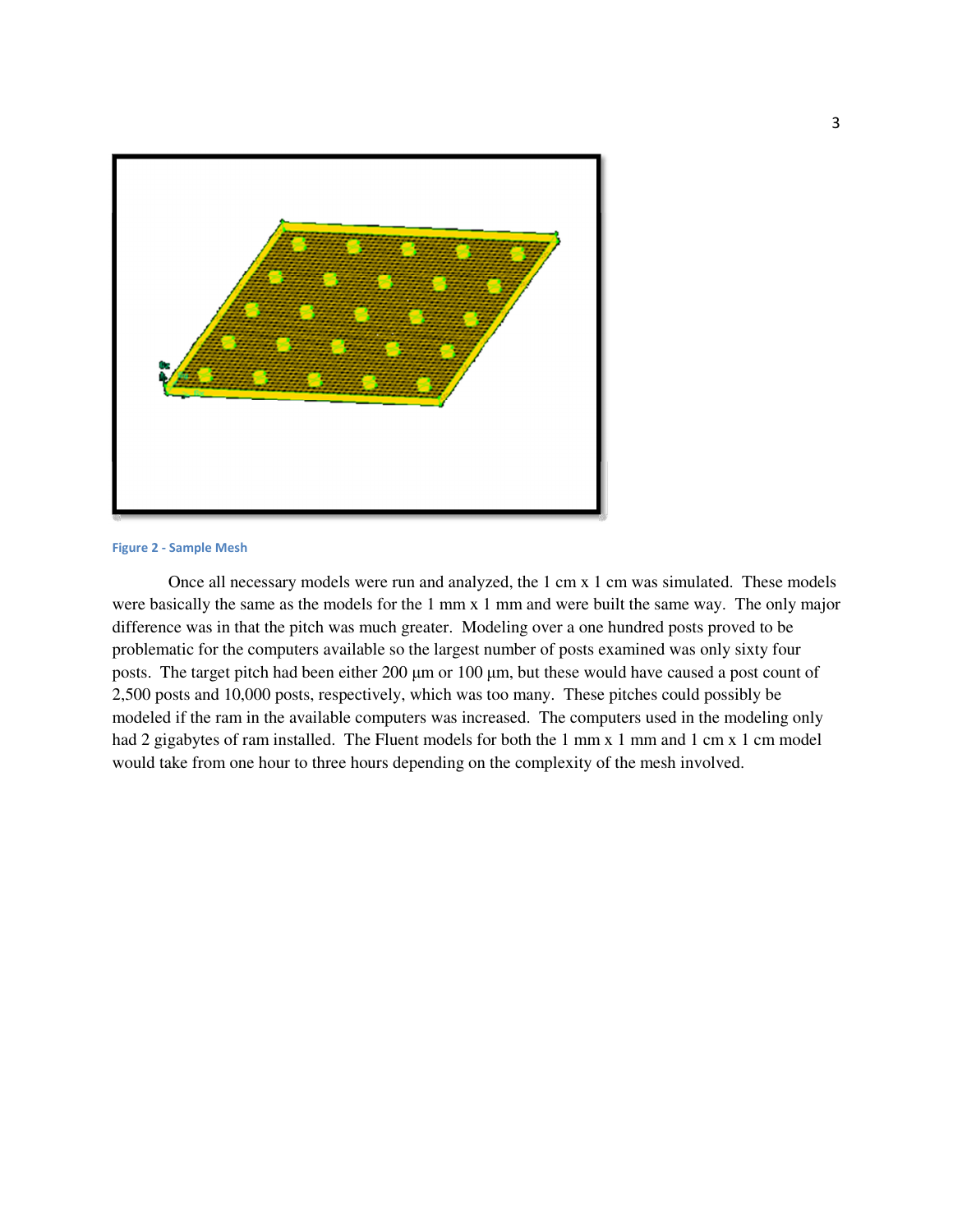#### **Theory**

 To get a general idea of what the expected Fluent results would look like, hand calculations were used. The analysis was done on a 1 cm x 1 cm chip with four wafers, a pitch of 100  $\mu$ m. The analysis of the power dissipation capabilities had a height of  $70 \mu m$  and when the pressure drop was examined heights of 30  $\mu$ m to 100  $\mu$ m were used. The geometry was simplified to allow the hand calculations to be done. The post were assumed to act like channel walls, so there was no flow in between sets of post. So the flow was split up in basically 100 channels per wafer. The flow was fully developed and the exit and entrance temperatures were set at 40 °C and 100 °C causing a temperature change of 60 °C.

 A power of 80 watts was used for the total power of all the wafers so each wafer was experiencing 20 watts. Equation 1, which is a basic heat transfer equation, was transformed into Equation 2 to allow for the mean velocity of the fluid. This velocity then allowed Equation 3 to be used to determine the Reynolds number. The Reynolds number tells whether or not the fluid would have a laminar flow or turbulent flow. Since for the situations that this was tested for the Reynolds number stayed below 1000 then the flow was assumed to be laminar. This allowed Equation 4 to be used, since the flow has to be laminar. For the geometry involved, a Nusselt number of 8 was chosen [1]. This Nusselt number was chosen from a thermal-fluid book. The Nusselt numbers given were for two cases, one in which the surface temperature is constant which had a number of 7.54 and the other in which the surface heat transfer was constant and this had a number of 8.24. So a number was chosen that was in between these. Subsequently the heat transfer coefficient comes out to be around 8,600. This means that it would be theoretically possible to dissipate the 80 watts wanted.

$$
Eq.1 \quad \dot{Q} = \dot{m} \,^* C_p \,^* \Delta T = V_m \,^* A \,^* \rho \,^* \Delta T
$$
\n
$$
Eq.2 \quad V_m = \frac{\dot{Q}}{A \,^* \rho \,^* \Delta T}
$$
\n
$$
Eq.3 \quad \text{Re} = \frac{V_m \,^* \rho \,^* D_h}{\mu}
$$
\n
$$
Eq.4 \quad h = \frac{Nu \,^* k}{D_h}
$$

 $k =$ Thermal conductivity;  $\mu = D$ ynamic vis cos ity  $h$  *Heat transfer coefficient*; *Nu* = *Nusselt number*;  $D_h$  = Hydraulic diameter; Re = Re ynolds number;  $\Delta T$  = Temperature change;  $A = Area$ ;  $\rho = Density$ ;  $\dot{Q} = Power$ ;  $\dot{m} = Mass$  *flow rate*;  $C_p = Specific$  *heat*;

The properties that were used for C8F18 were:

| Density $(\rho)$          | 1770 kg/m^3        |
|---------------------------|--------------------|
| Dynamic viscosity $(\mu)$ | 1050 J/(kg*°C)     |
| Prandtl (Pr)              | 15                 |
| Specific heat $(C_n)$     | $0.0009 kg/(s*m)$  |
| Thermal conductivity (k)  | $0.064 w* m^2*$ °C |

Table 1 – C8F18 Properties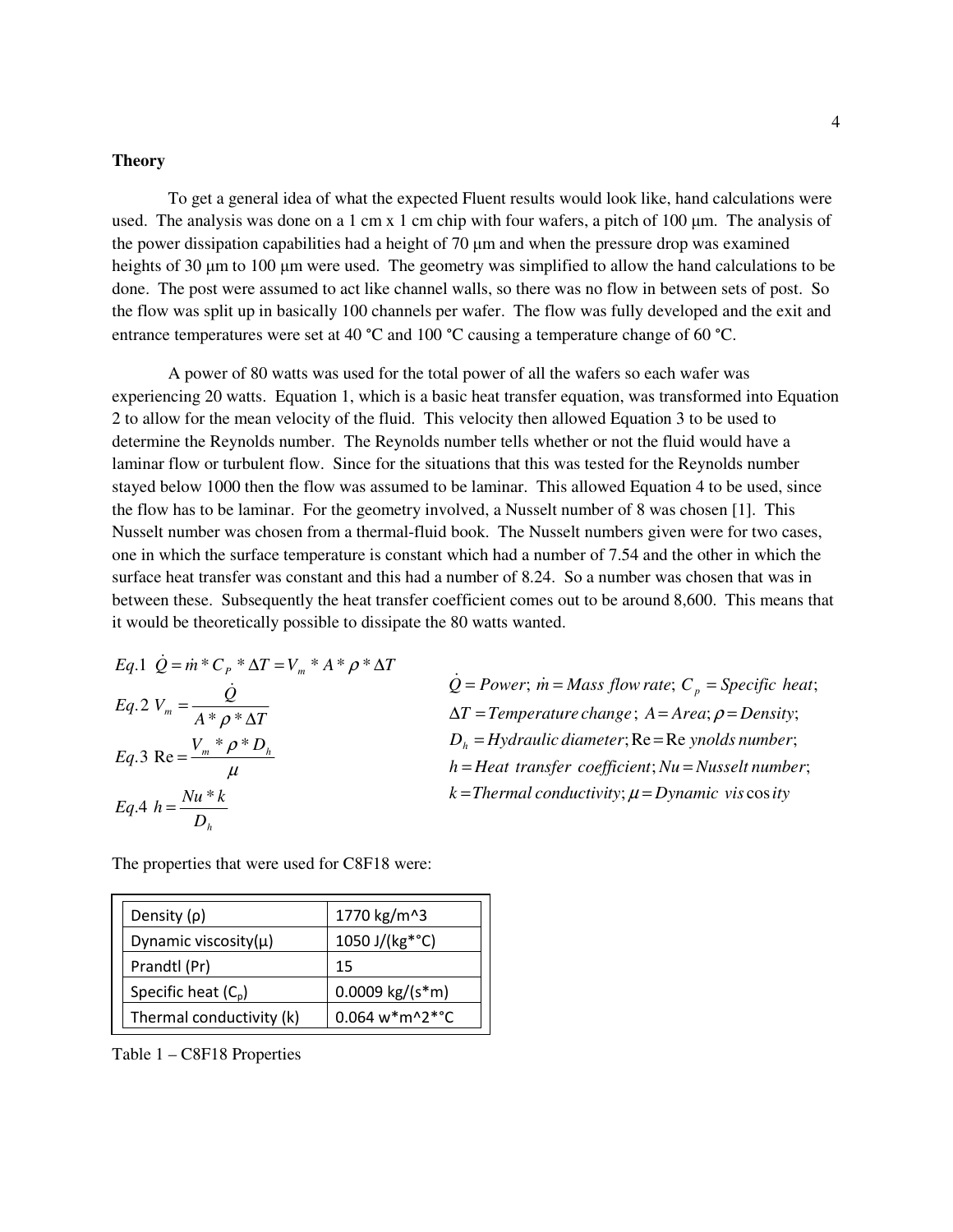There were also hand calculations for the pressure drop done. This was done to get a preliminary idea of the effects of post height and post diameter on the pressure drop. The mean velocity that was found using Equation 2 was used in Equation 5. Equation 5 is used to find the pressure drop for a laminar flow in a pipe. The pressure drop was found for a no post situation, for posts diameter of 20  $\mu$ m, for posts diameter of 30  $\mu$ m, and for posts diameter of 40  $\mu$ m. Each of these then had a variation of height from 30 µm to 90 µm in 10 µm increments. Fluent was also used to check the numbers from Equation 5, by comparing the mass flow from what was gotten through the equation and what Fluent gave.

$$
Eq.5 \ \Delta P = P_2 - P_1 = \frac{32 * \mu * L * V_m}{D_h^2} \quad \Delta P = \text{Pr} \, \text{essure Drop}; \ L = \text{Length}
$$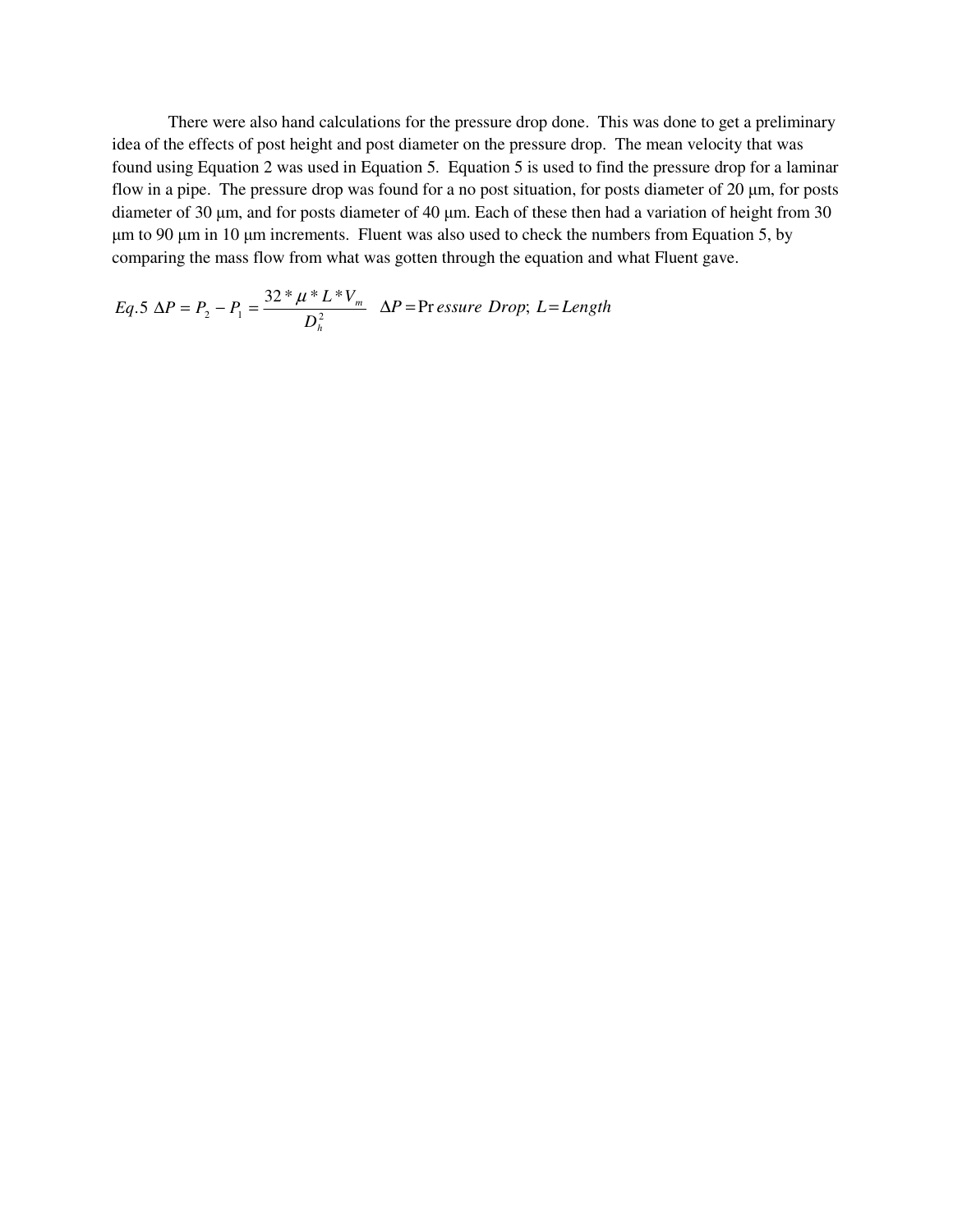#### **Results**

Figure 3 shows the results of the hand calculations using Equation 5 for the pressure drop. The figure and results agree with what had been previously found in the earlier work. The data acts as expected with the pressure drop decreasing with the increasing with height but with the pressure drop increasing with the diameter of the post. The no post case was also modeled using Fluent to verify the accuracy of the hand calculations and to confirm understanding of the Fluent software. The results of the Fluent were close to the hand calculation results with the largest difference being less than 20%. These results can be seen with the hand calculations in Figure 4.



Figure 3 - Pressure Drop vs. Height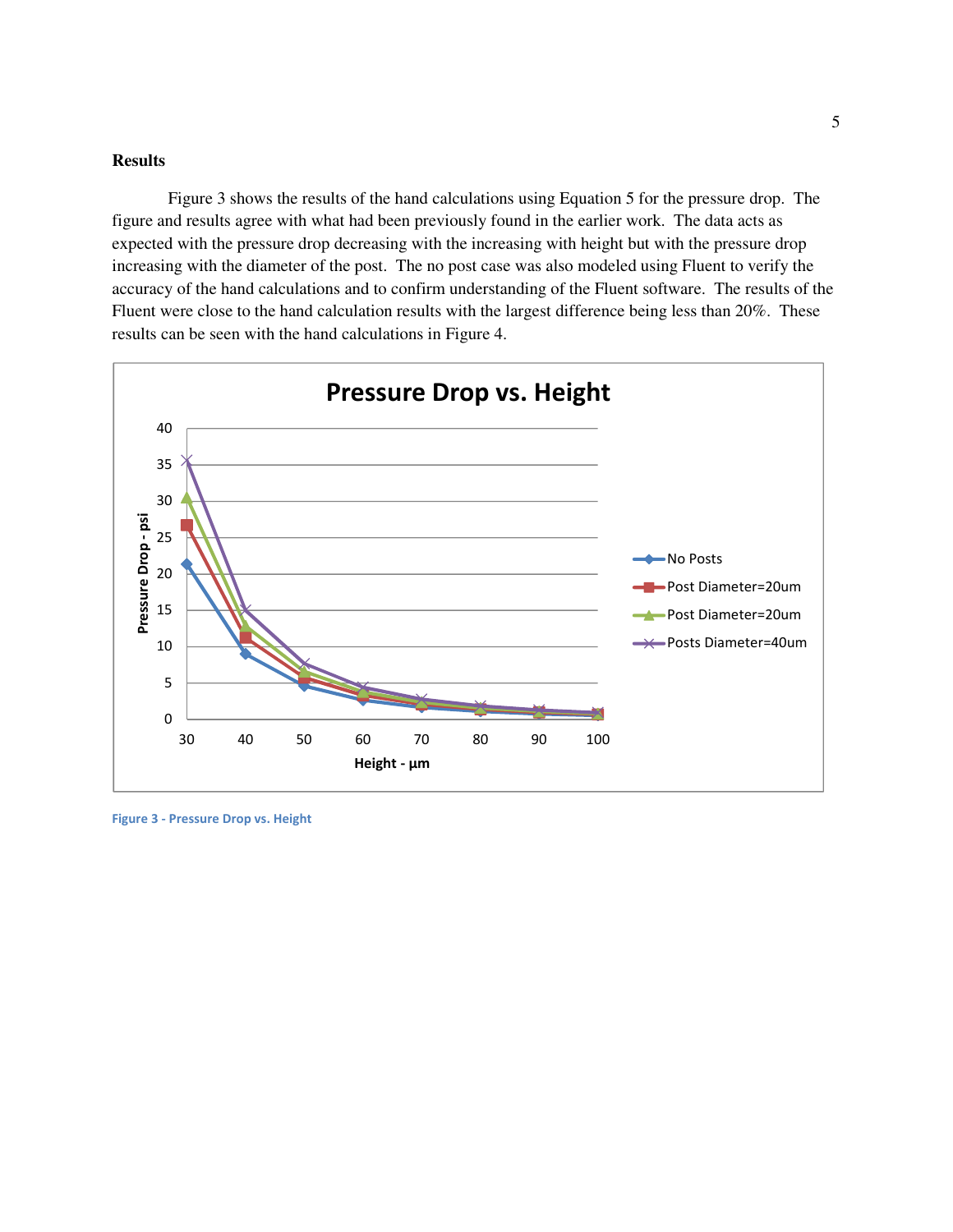

#### Figure 4 - Pressure Drop vs. Height

The Figures below show the images of various views of the temperature distribution of the top, and exit for a 1 mm x 1 mm case. The temperature distribution of the inlet was also inspected and had a uniform temperature of 40 °C. This was expected since the temperature was to enter the inlet at 40 °C. Figure 4 shows the temperature at the middle of the top wafer as you move down the length of the wafer. As can be seen the temperature increases very rapidly near the inlet but as the length gets closer to the outlet the temperature stays the same for longer periods. This is caused by the fluid being able to absorb less energy since its temperature is higher near the outlet than at the inlet.

The next figure is of the temperature distribution of the outlet. This figure shows interesting results in that the temperature is not a continuous distribution like the inlet, but is layered and as the layers get closer to the wafers the temperatures begins to match up the temperature of the wafer. This is due to the flow being laminar, so the assumption of the outlet having a temperature of 100 °C proves to be wrong and the outlet temperature average ranges from generally around 50 °C to 55 °C depending on the situation. So using the new outlet temperature in Equation 2 and resolving for the mean velocity and finding the new pressure drop gives the results in Figure 6. This figure shows that this decrease in  $\Delta T$ greatly increases the necessary pressure drop to dissipate the 80 watts. Whereas before it would have been possible to use almost any configuration of properties, now it only certain scenarios would give the desired results. These setups will be discussed later in the theses.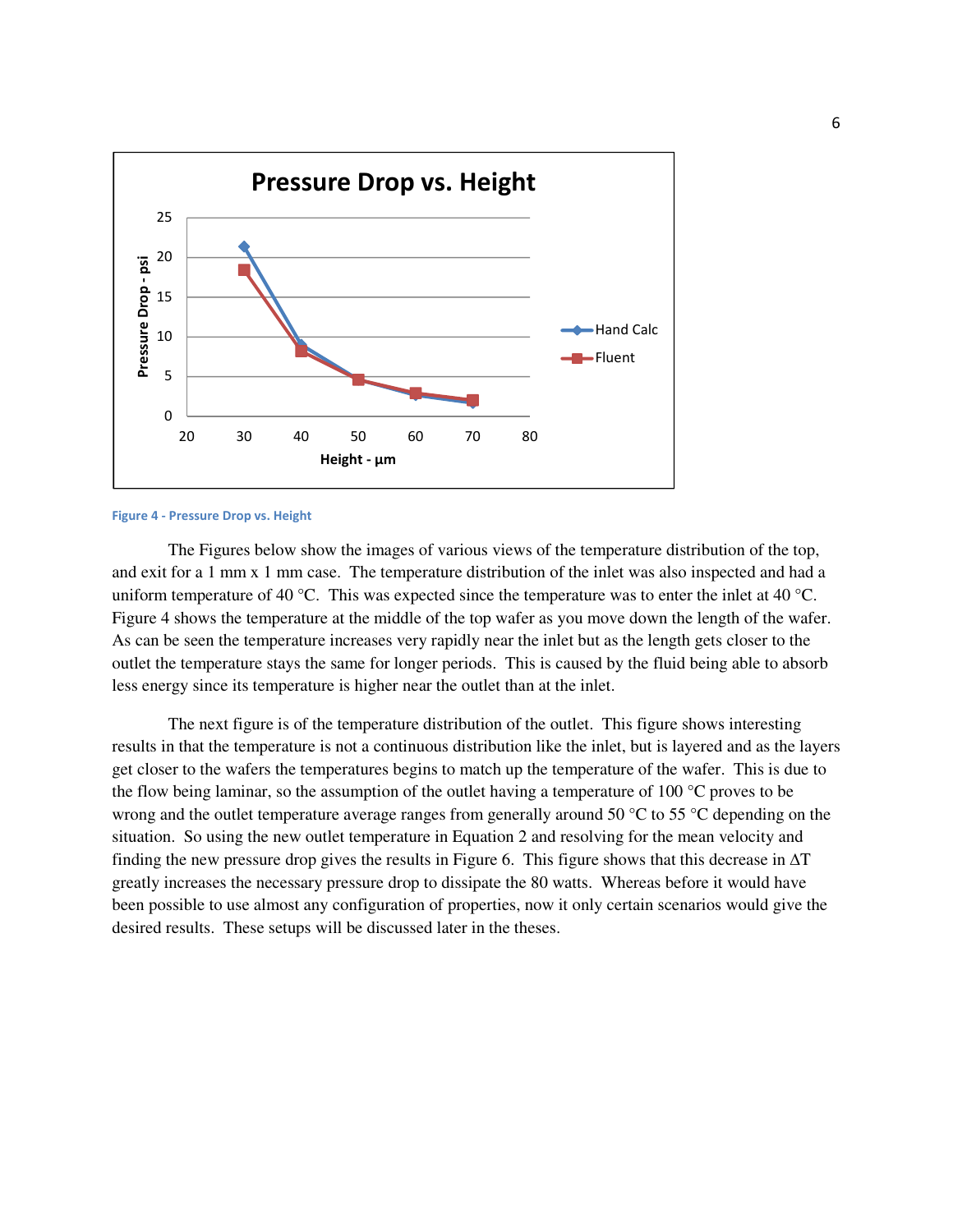

#### Figure 5 - Temperature vs. Position



Figure 6 – Outlet Temperature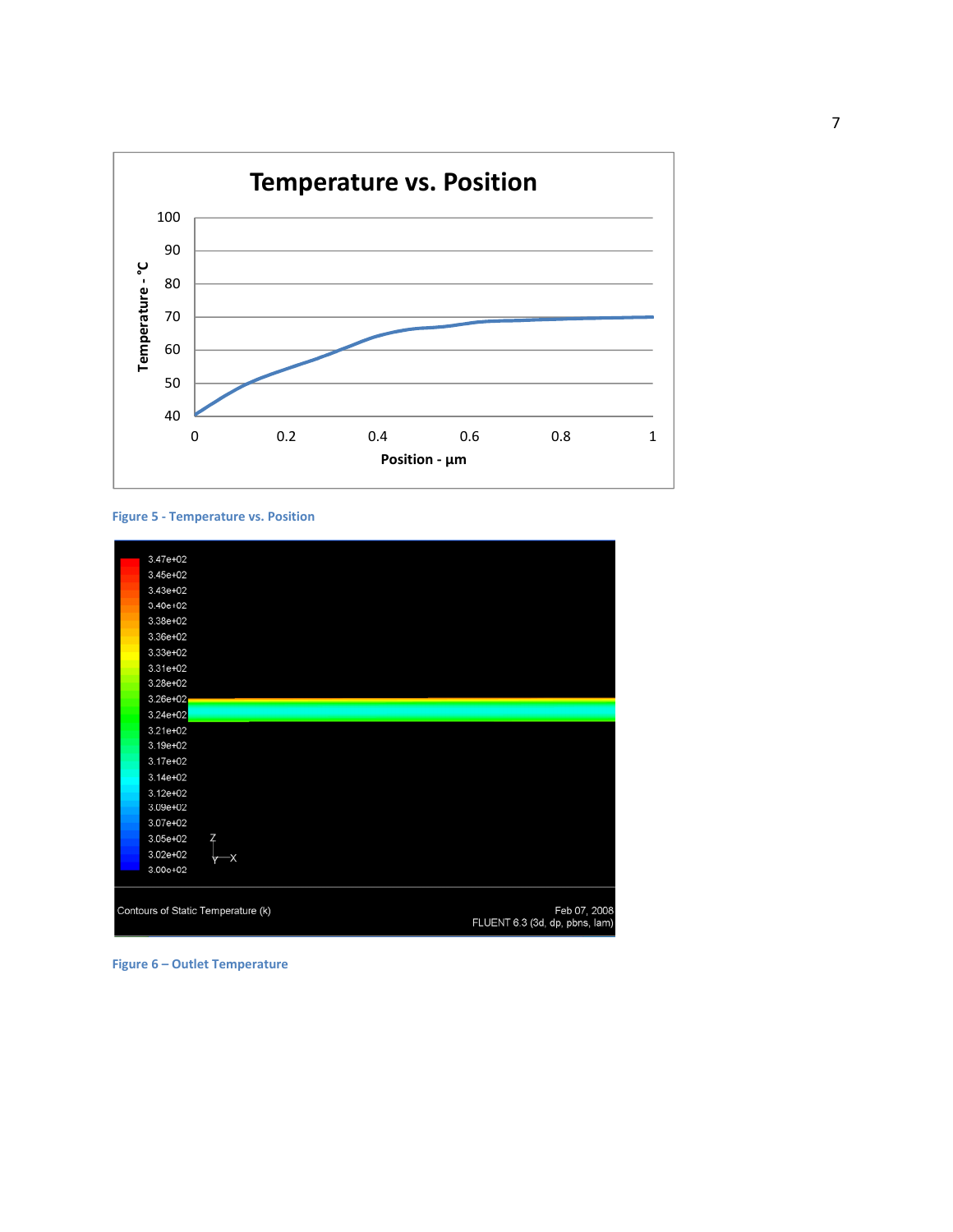

Figure 7 - Pressure Drop vs. Height (Revised)

#### 1 mm x 1 mm chip:

Some of the graphs below will have a short hand notation, on the right, that describes the characteristics of the model for the runs examined. The notation is ∆P for pressure drop, H for height, D for post diameter, and P/W for the power per wafer. This is the power experienced for each wafer and for the models this would be the power of the top and the bottom would experience half of the power that the top experiences.

Now the results of the 1 mm x 1 mm Fluent analysis is discussed below. The first property that was changed was the pressure drop. Figure 8 shows the maximum temperature experienced by the wafer caused by a changing pressure drop.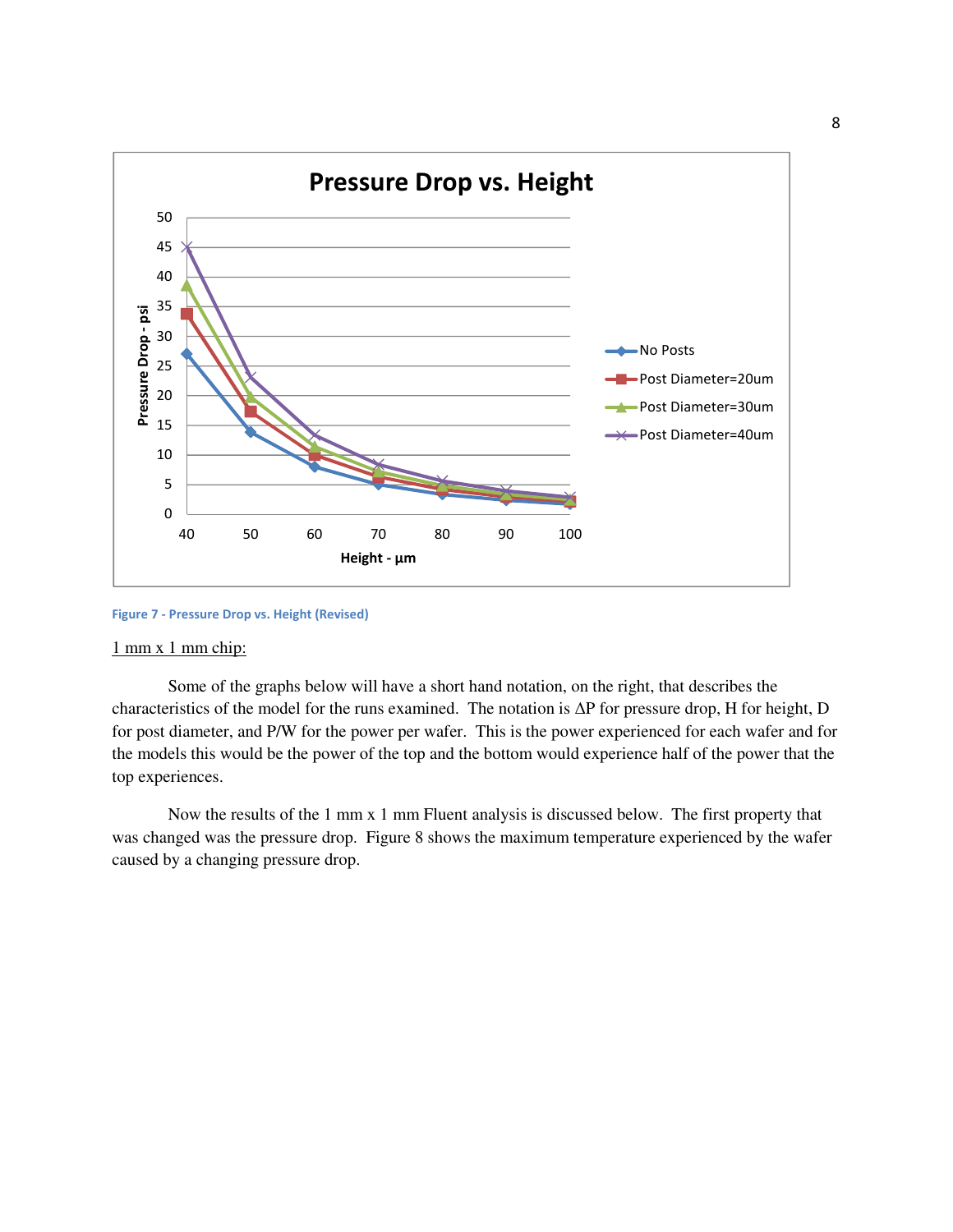

#### Figure 8 - Maximum Temp. vs. Pressure Drop

This case was modeled for both the base case with a pitch of 200  $\mu$ m and for a pitch of 100  $\mu$ m. As can be seen from Figure 8 the pitch had little effect on the maximum temperature. The largest difference between the temperatures was at a pressure drop of five and was only .18 °C. Again, the maximum temperature experienced by the wafers is the constraining property for the correct operation of the stackup chip. Figure 7 is the mean velocity of the fluid at the inlet caused by the differing pressure drop.



#### Figure 9 – Mean Velocity vs. Pressure Drop

The velocities are fairly close to one another and the mean velocity increases with pressure drop in a linear fashion. And comparing Figure 8 and Figure 9 it can be deduced that as the velocity increases the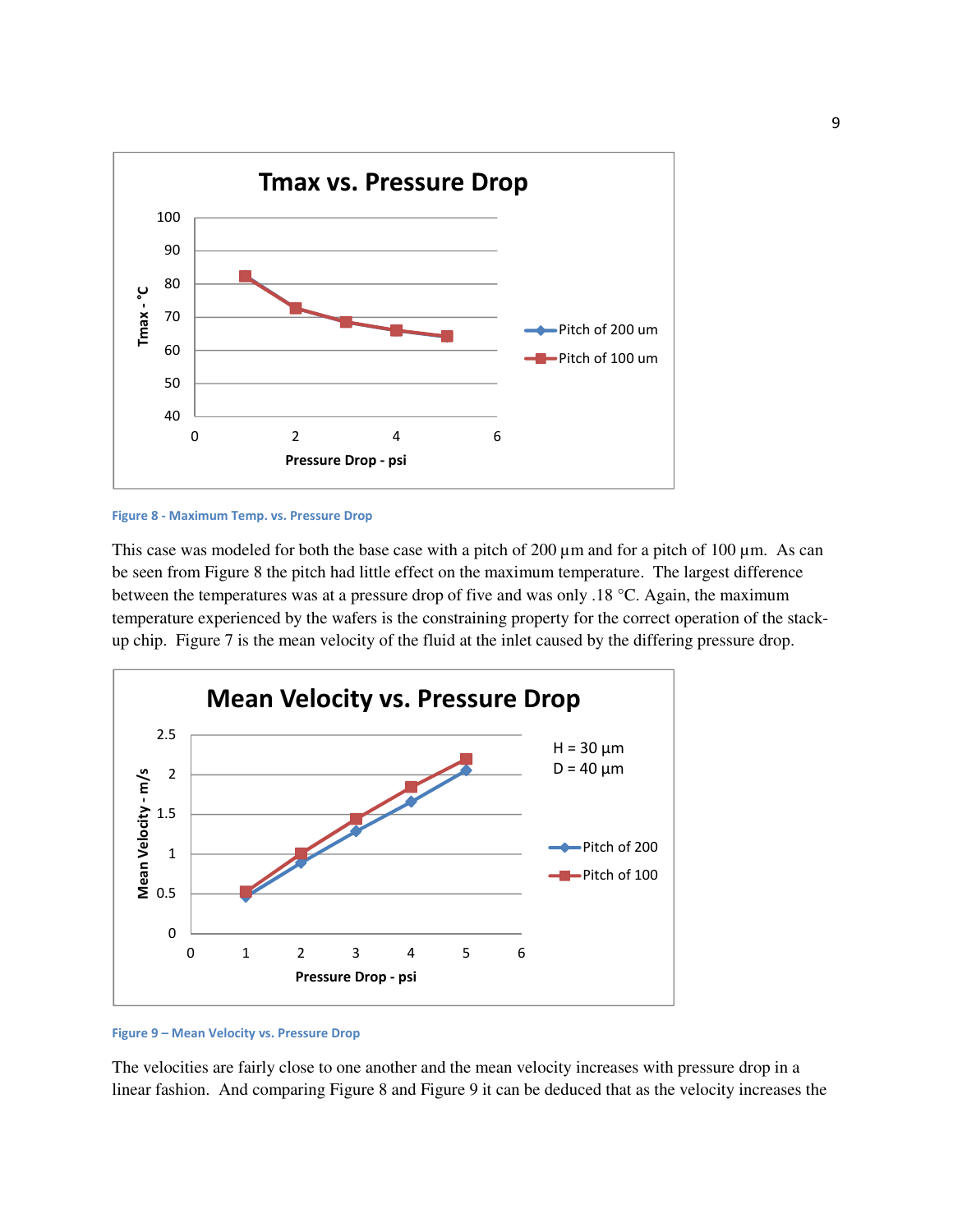maximum temperature shall decrease. The relationship of maximum temperature and post diameter can be viewed in Figure 10. It can be seen that the post diameter has little effect with an increase of 60 µm for the post diameter only causing the maximum temperature to increase by only 1.5 °C. So the diameter does cause a temperature increase with an increase in diameter but it is almost inconsequential.



Figure 10 - Maximum Temp. vs. Posts Diameter

 This continuing trend of the post and geometry not affecting the temperature greatly can also be seen in examining the case when the height was varied. This was done for both a staggered case and nonstaggered case. Figure 11 shows the results of these runs.



Figure 11 - Tmax vs. Height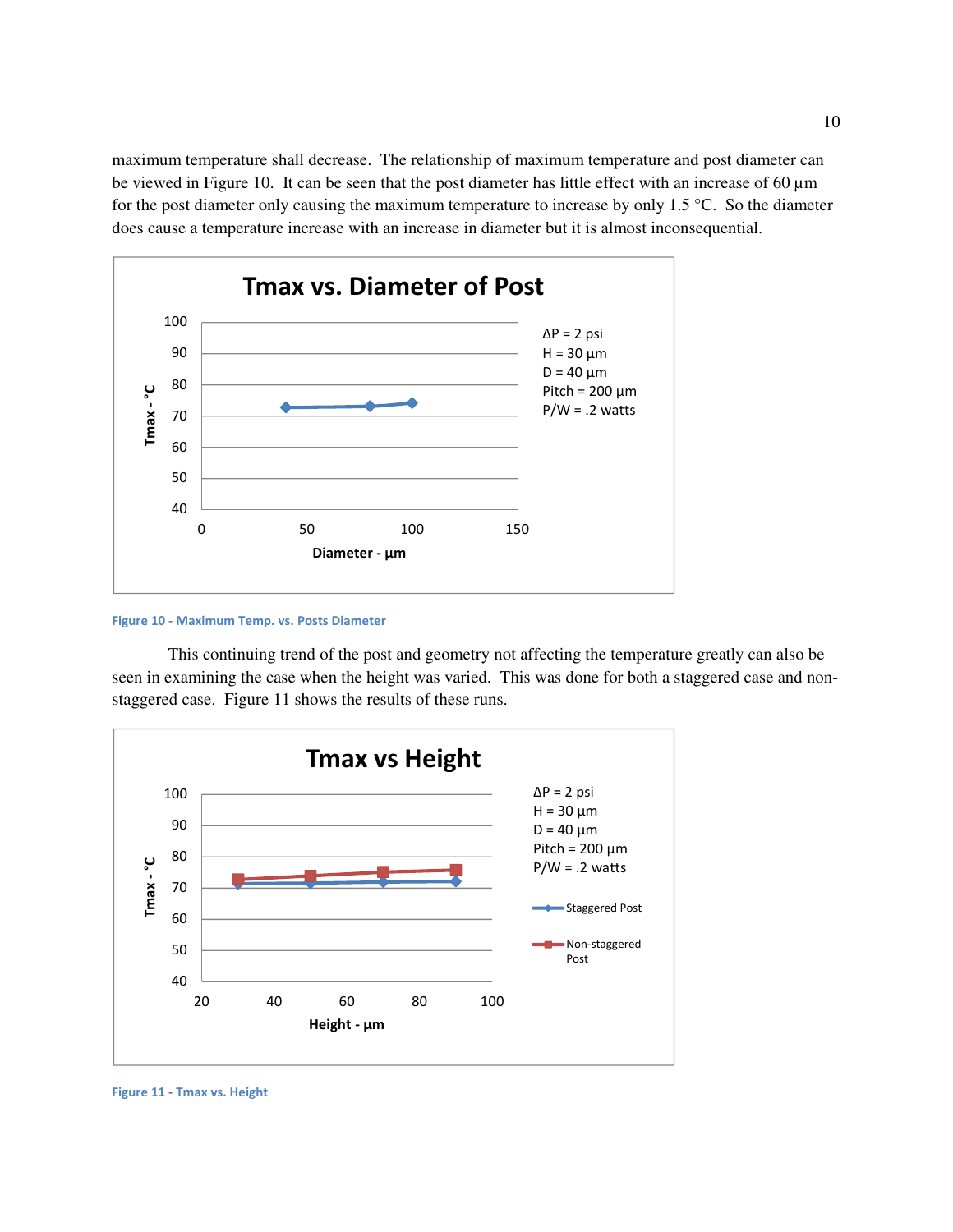The results of the Fluent actually contradicted the results gathered from the hand calculations, which had that with an increase in height the needed pressure drop would be less. Figure 10 says that to maintain a low temperature the pressure drop would have to increase with an increase in height. Also the staggered post seemed to be a better geometry for the cell chip, since it had a lower rate of increase in temperature as the height increased than the non-staggered case. The difference was only a few degrees though and the manufacturing of staggered post might outweigh the benefits of the lowered max temperature.

The last condition that was examined for the 1 mm x 1 mm chip was the effect of varying power on the maximum temperature. Again the bottom wafer's heat flux was kept at half the top wafer's heat flux to maintain the situation of the layer being the top. Figure 12 gives the results of the Fluent simulations with the power being the total power dissipated into the fluid.



#### Figure 12 - Tmax vs. Power

The maximum temperature increased in a linear fashion with the maximum power able to be dissipated for the base case would be around 0.5 watts. This is a lot less than wanted, but this is only for the 1 mm x 1 mm chip and not the 1 cm x 1 cm version.

#### 1 cm x 1 cm model:

The first simulations that were run for the 1 cm x 1 cm chip were of a varying pressure drop. The height was at 50 µm, post diameter of 40 µm, and the power was for 10.5 watts. As before, the top layer was modeled so the heat flux for the top wafer was 7,000 w/m<sup>2</sup> and the bottom wafer had a heat flux of 3,500 w/m<sup>2</sup>. There were three pitches used that were used:  $2000 \mu m$ ,  $1666.67 \mu m$ , and  $1250 \mu m$  which had a post count of: 25 posts, 36 posts and 64 posts. A simulation using 144 posts was attempted but failed due to the inability of the computer to handle the problem. The data gathered for these runs can be seen in Figure 13.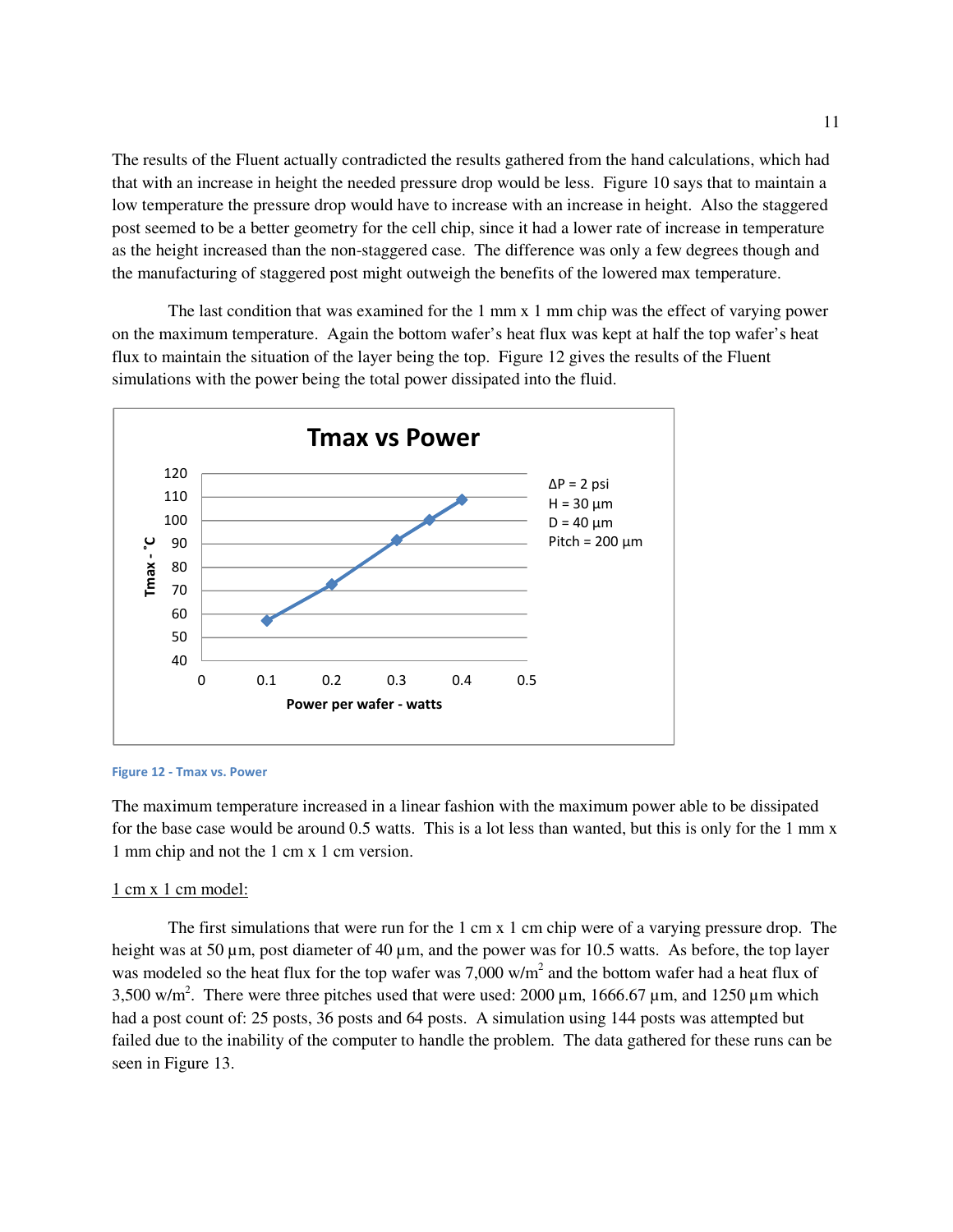

Figure 13 - Tmax vs. Pressure Drop

As with the 1 mm x 1 mm model the temperature decreases with increases with pressure drop. However, for the 1 mm x 1 mm model the temperature decreased at a linear rate while the cm x cm model had an exponential form. The increase in the number of post caused the temperature to increase slightly. The temperature shift was only slight with each increase in the number of post, so for a pitch of 100  $\mu$ m which would cause 10, 000 posts the temperature shift from the 25 post might be 10 °C or more. The problem again is that that many posts cannot be modeled so the exact shift is not known. But it can be seen the from the graph that at two psi the temperature is close to 100  $^{\circ}$ C and so for the full 100  $\mu$ m the temperature would reach over its boundary.

Since from Figure 7 it was known that the 20 watts might be impossible to reach, and so the relationship of temperature and power was examined. The model used a pitch of 2000 µm, post height of 50 µm, post diameter of 40 µm, and a pressure drop of 2 psi. As can be seen in Figure 13 the relationship between maximum power and temperature is linear. The maximum power that this setup could handle would be at the 8 watts, the top wafer had a power of 8 watts and the bottom wafer of 4 watts.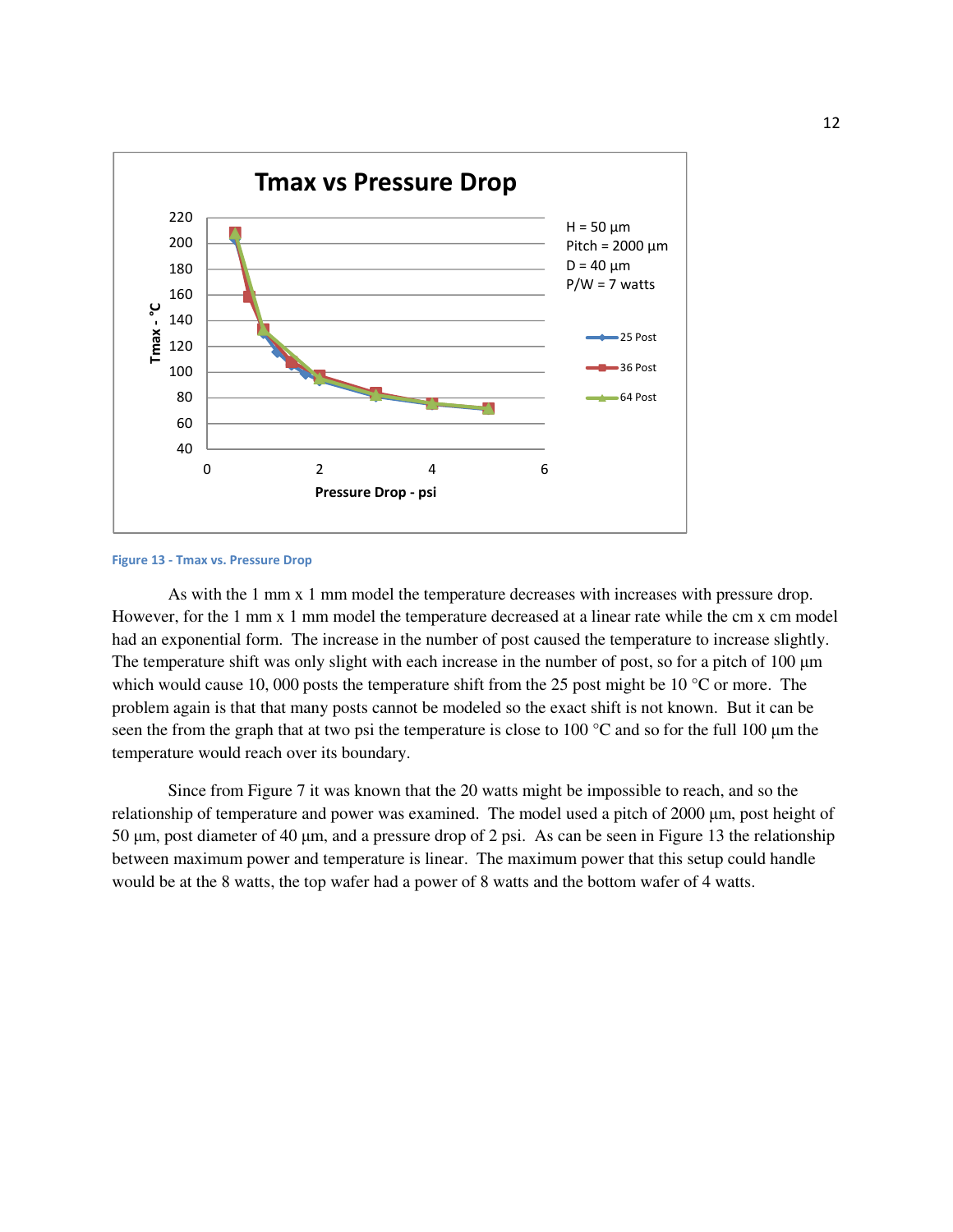

Figure 14 - Tmax vs. Power

 The next figure examines the pressure drop that would be needed to keep the temperature at 100 °C. The same model was used as above, but the pressure drop was changed whereas for Figure 13 the pressure drop was a constant 2 psi. The temperatures that were found with the corresponding pressure drops were within 1 °C of the 100 °C mark. The power given on Figure 15 is the power per wafer, so the top wafer had the full power and the bottom would have half the power. At this point it can be seen that the needed pressure drop would be 12 psi, but keeping within the range of 2-3 psi the maximum amount of power that the coolant system could handle would be 10 watts for each wafer. The needed pressure drop for the temperature increases with an exponential rate as the total power increases.



Figure 15 - Pressure at 100 °C vs. Power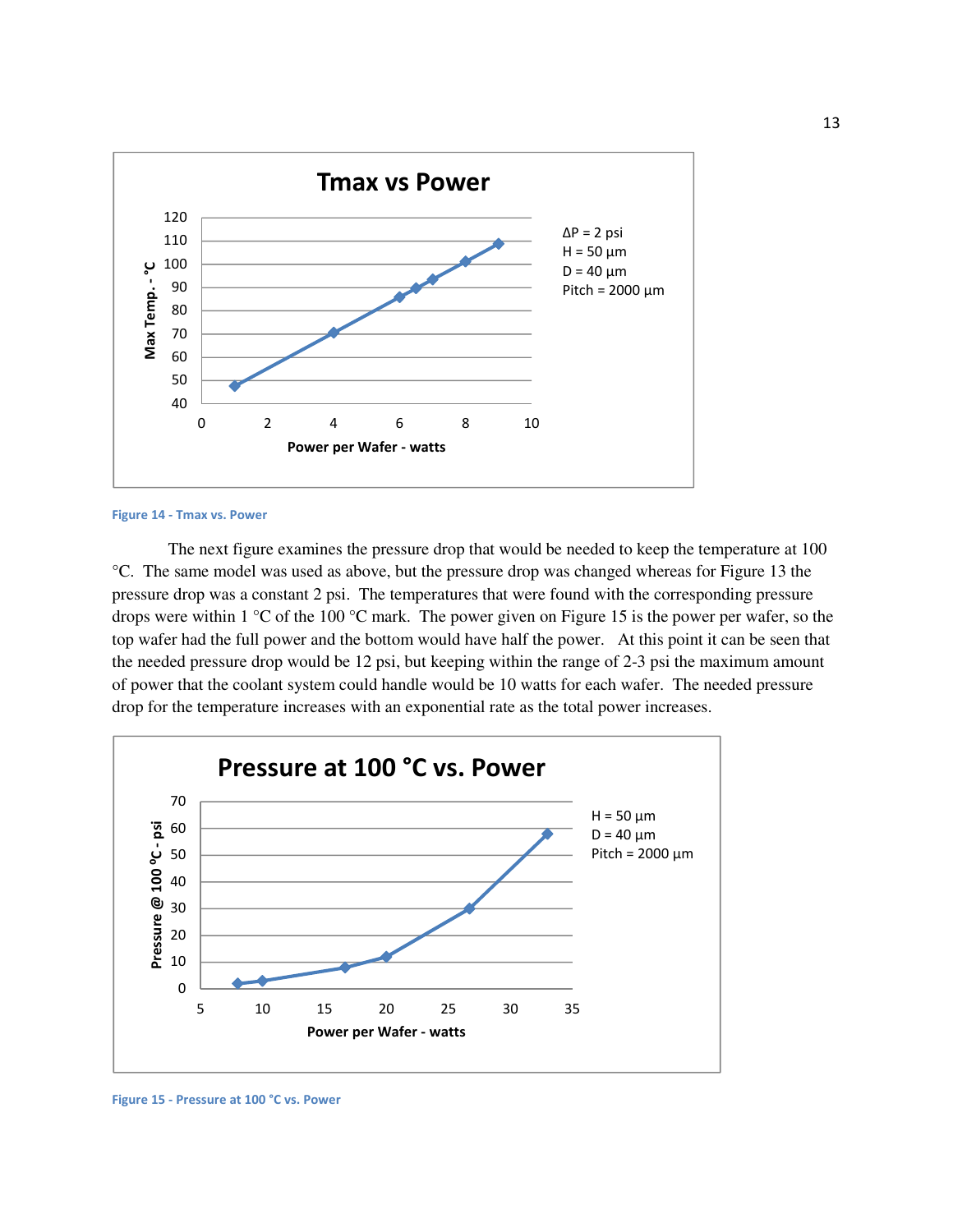The last runs that were done on the 1 cm x 1 cm chip model were an examination of the affect of height on the temperature. The base model again was as above with 25 posts and a pressure drop of 2 psi. As can be seen in Figure 16 the temperature decreases exponentially in relation to the increase in height. This is opposite of what happened for the 1 mm x 1 mm, since for Figure 11 the temperature increased in a linear fashion in relation to height. However, the exponential decrease was good news for the 1 cm x 1 cm model, since this meant that the temperature could be decreased with an increase in height. The decrease in temperature is greatest up to around a 70 µm height and after that the change in temperature in relation to height begins to be marginalized.



#### Figure 16 - Tmax vs. Height

Since the pitch of 200  $\mu$ m and 100  $\mu$ m was not able to be simulated, the surface area versus the number of post was examined to help get an idea about the effect of the number of posts had to on the surface area. This can be seen in Figure 17. The model had a post diameter of 40  $\mu$ m and height of 50 µm. The surface area calculated was all of the area in which the fluid would come into contact within the layers. Figure 17 shows that the surface area of the 25, 36, and 64 posts previously have only a small increase of surface area from one to another. However, comparing this cluster to what the surface area at 10,000 posts, the surface area is much larger so the jump from 64 posts to 10,000 posts could have a large effect on the power able to be handled.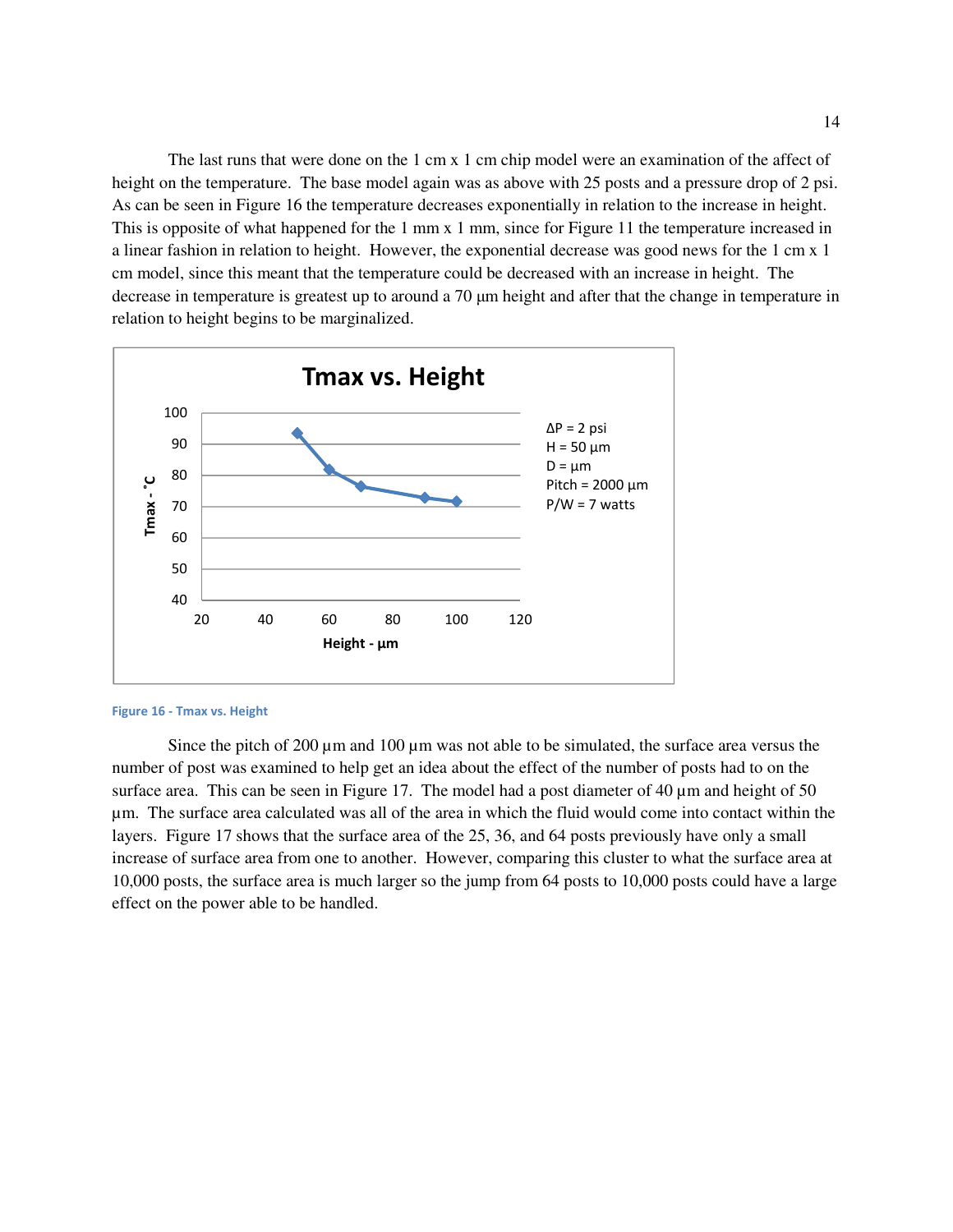

Figure 17 - Surface Area vs. Posts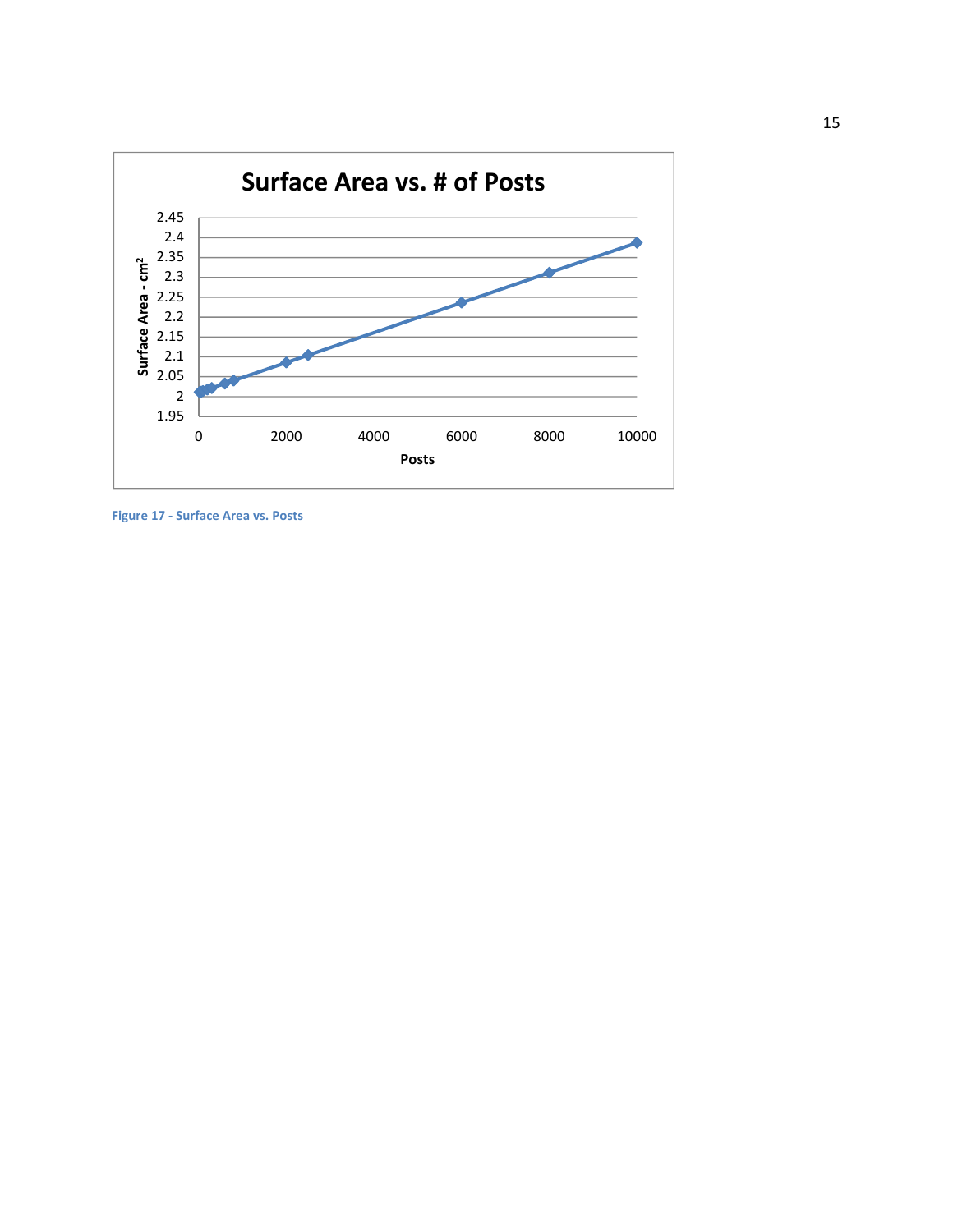#### **Conclusion and Future Work**

 The 1 cm x 1 cm and 1 mm x 1 mm chip had a lot of the same characteristics in how the temperature varied with different conditions. There were slight differences in the rate of change of the relationships, but the general behavior was the same. This was seen in Figures 7 and 12 in which the temperature decreased much more aggressively with pressure drop in the 1 cm x 1 cm model than in the 1 mm x 1 mm. The only large difference in the behaviors was in the maximum temperature and height. In this the two models behaved completely different. The 1 mm x 1 mm reacted opposite to what would be wanted, but since the true chip design would most likely be 1 cm x 1 cm this behavior can be ignored.

 As shown in Figure 14 the overall goal of being able to dissipate 80 watts in a four wafer system would possible, but Fluent only shows what might happen. Some of the characteristics could be changed for the chip to lower the maximum temperature. The pressure drop could be increased to 3 psi, which would cause about a 10 °C drop in maximum temperature and the height could be increased to 100  $\mu$ m, which would decrease the temperature by another 20 °C. However, taking into affect the increase of post with a pitch of 200 µm from a pitch of 2000 µm could cause a significant shift in temperature.

 It must be realized though that all of the models that were run were based off of a worst case scenario in which the only heat transfer was between the wafers and fluid. This is not going to be true in all cases. There would almost always be heat transfer between the wafers and the sides. This would cause two benefits. As presented in Figure 4, the highest temperatures are at the edges near the outlet so heat conduction through the sides would help dissipate the heat. The other benefit of heat conduction with the sides would be that there would be more surface area for the fluid to come in contact and dissipate the energy.

 Future work that could be done would be in using a more powerful computer system to model the 200  $\mu$ m or 100  $\mu$ m pitches for the 1 cm x 1 cm model. This could be done by using a 64-bit computer with 8 gigabytes of ram to model more posts. The full 10,000 posts may not be able to be done, but a better idea of the effect of pitch on maximum temperature could be gained. Also, the above situations in which the chip is not under worst case conditions are important and could be examined further using Fluent in the future. However, each of these additions would make the model more complicated, so better computers would be needed. Something else that could be examined would be to find out what would happen if the flow was more turbulent, since this would allow the average temperature to be raised and if the outlet temperature could be shifted more towards 100 °C the coolant system would not have to work as hard.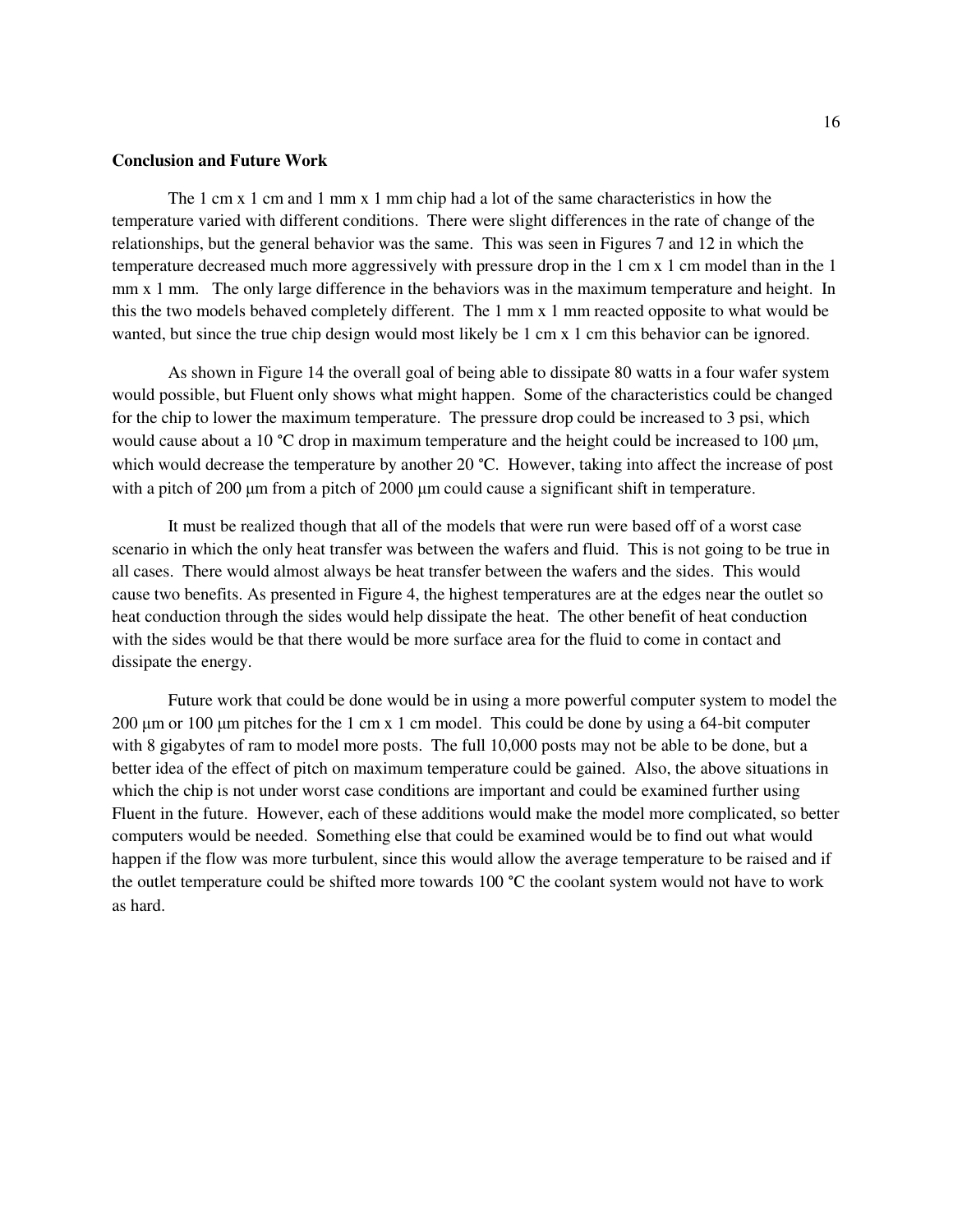## References

# [1] Y. Cengel, R. Turner, *Thermal-Fluid Sciences*. 2nd ed. McGraw-Hill, 2005.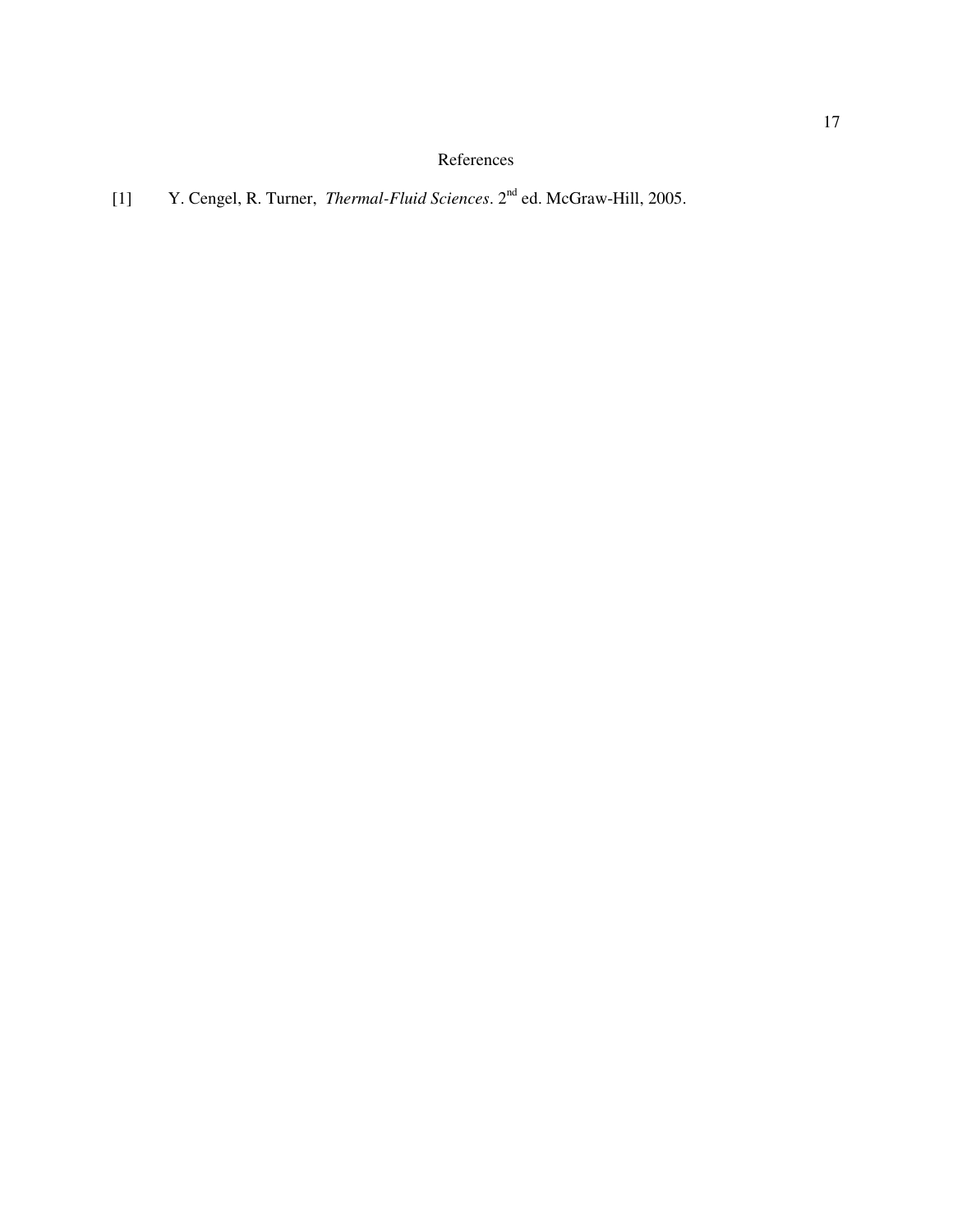#### **Appendix**

Steps for making a 1 mm x 1 mm model of height 30  $\mu$ m, pitch 200  $\mu$ m, and post diameter 40  $\mu$ m:

- 1. Open gambit
- 2. Create a rectangular volume with orientation of positive x, y, and z:
	- a. Width 1000
	- b. Depth 1000
	- c. Height  $-30$
- 3. Create a cylinder
	- a. Radius 20
	- b. Height  $-30$
- 4. Translate the cylinder
	- a. X direction 100
	- b. Y direction 100
- 5. Copy the cylinder
	- a. Number of copies 4
	- b. X direction 200
- 6. Select all the cylinders and copy these
	- a. Number of copies 4
	- b. Y direction 200
- 7. Open mesh options and select meshing lines
	- a. Select all horizontal lines
		- i. Number of nodes 150
	- b. Select all vertical lines
		- i. Number of nodes 20
- 8. Open meshing volumes and mesh the rectangualr volume